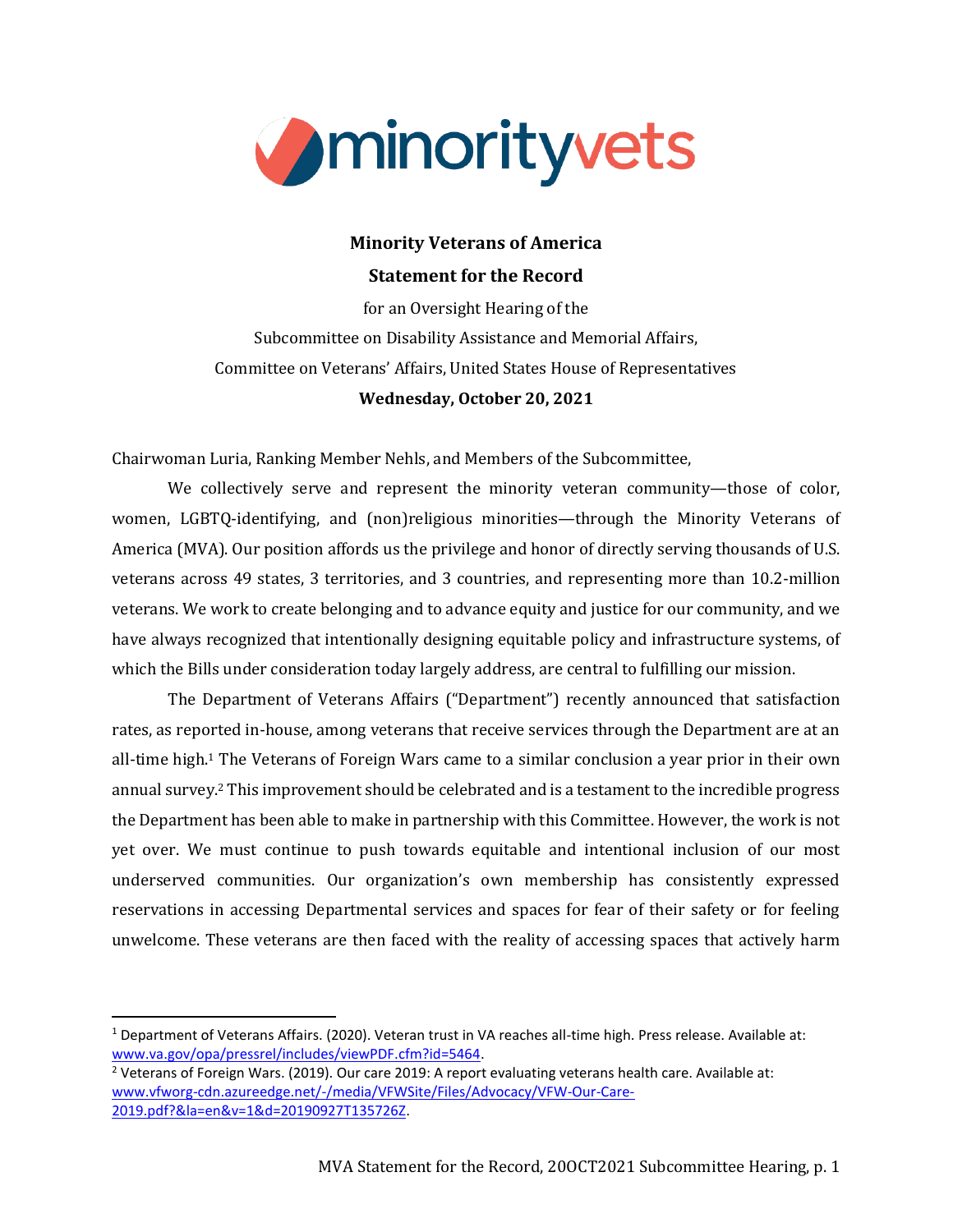them as they seek due and necessary support, or to forego those earned benefits and services entirely.

This Committee and the Secretary have both accepted the notion that when we build an equitable system with the most marginalized at the forefront, it will inherently support those with more privilege. Under Secretary McDonough's leadership, the Department has begun to repair the broken trust and confidence in our disenfranchised communities. We are confident those relationships will continue to be repaired in the coming years with the bipartisan support of this Committee. Thank you for allowing us to contribute to the work you are doing to address this crucial issue.

#### **HR 2568: United States Cadet Nurse Corps Service Recognition Act of 2021**

We applaud Representative Bustos' Bill to recognize the United States Cadet Nurse Corps substantively through the provision of certain benefits. The Cadet Nurse Corps during World War II was the nation's largest federally funded nursing program, and it was intentionally structured to include racial, ethnic, and religious minority women in its ranks through anti-discrimination measures.<sup>3</sup> Given the unique social, political, and economic challenges faced by minority women during this time period, we find it particularly appropriate to recognize and extend benefits to the women—especially the indigenous women and women of color—who attained nursing skills through the Cadet Nurse Corps.

In the spirit of this substantive recognition, the Minority Veterans of America recommends that a provision be added to the Bill which ensures that any commendations or materials produced are fully inclusive of the diversity of the Cadet Nurse Corps.

## **HR 2724: VA Peer Support Enhancement for MST Survivors Act**

We support Representative Delgado's efforts to provide peer support to survivors of military sexual trauma (MST). This Bill both recognizes and provides a path forward through the systematic re-traumatization<sup>4</sup> of MST survivors seeking relief through the VA claims process. Peer support specialists are uniquely positioned to assist MST survivors given their training as victims' advocates and their relation to the adjudication process.

<sup>3</sup> Perry (RN), Paulie M.; Robinson (RN), Thelma M. (2001). *Cadet Nurse Stories, The call for and response of women during World War II*. Indianapolis, IN: Center Nursing Publishing.

<sup>4</sup> Substance Abuse and Mental Health Services Administration. (2014). *SAMHSA's Concept of Trauma and Guidance for a Trauma-Informed Approach*. HHS Publication No. (SMA) 14–4884. Rockville, MD: Substance Abuse and Mental Health Services Administration. Accessed on October 16, 2021, from [https://ncsacw.samhsa.gov/userfiles/files/SAMHSA\\_Trauma.pdf.](https://ncsacw.samhsa.gov/userfiles/files/SAMHSA_Trauma.pdf)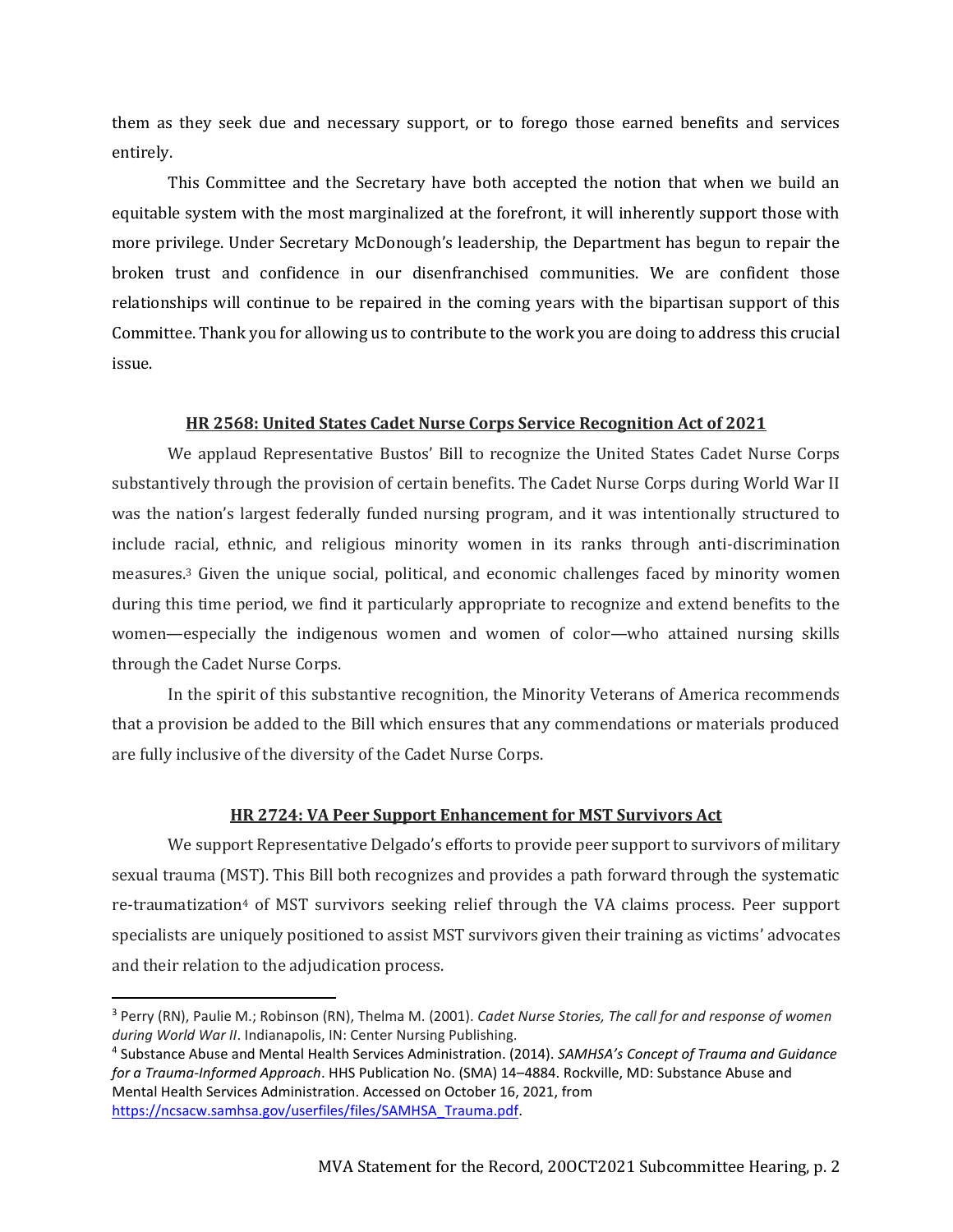To further strengthen this Bill's efforts and provide the best possible support to all MST survivors, we recommend that qualifications for peer support specialists include skills-based cultural competency training around the unique experience of LGBTQ+, racial and ethnic, and religious minorities.

### **HR 2800: WINGMAN Act**

We support Representative Perry's bipartisan Bill to allow certain designated congressional employees to have access to a veteran's records at their request. This Bill bypasses the need for the veteran to use the Department as an intermediator in particular situations, which has historically presented roadblocks and prolonged constituents' access to comprehensive assistance. We have no recommendations at this time.

#### **HR 2827: Captain James C. Edge Gold Star Spouse Equity Act**

We support Representative Waltz's expansion of benefits to surviving spouses, including those who have lost those benefits. As the benefit is currently constructed, surviving spouses are forced to choose between receiving their due benefits or moving forward with their lives. Having suffered an immeasurable loss, this current construction of law is incompatible with our nation's duty to supporting military and veteran families. We have no recommendations at this time.

#### **HR 3402: Caring for Survivors Act of 2021**

We support Representative Hayes' Bill to improve and expand the eligibility standards for Dependency and Indemnity Compensation (DIC). The shift to proportional compensation and the inclusion of veterans who were rated totally disabled for five or more years demonstrates a dedication to supporting surviving spouses that is in line with the Department's mission and with our collective duty to veterans and their families. We have no further recommendations at this time.

#### **HR 3793: Supporting Families of the Fallen Act**

We support Representative Roy's efforts to increase the maximum monetary value of a policy under both Veterans' and Servicemembers' Group Life Insurance. The maximum has remained at \$400,000 for 16 years while nearly every other veteran benefit has increased alongside inflation rates. The unprecedented increase of \$150,000 in 2005 equitably supported the military and veteran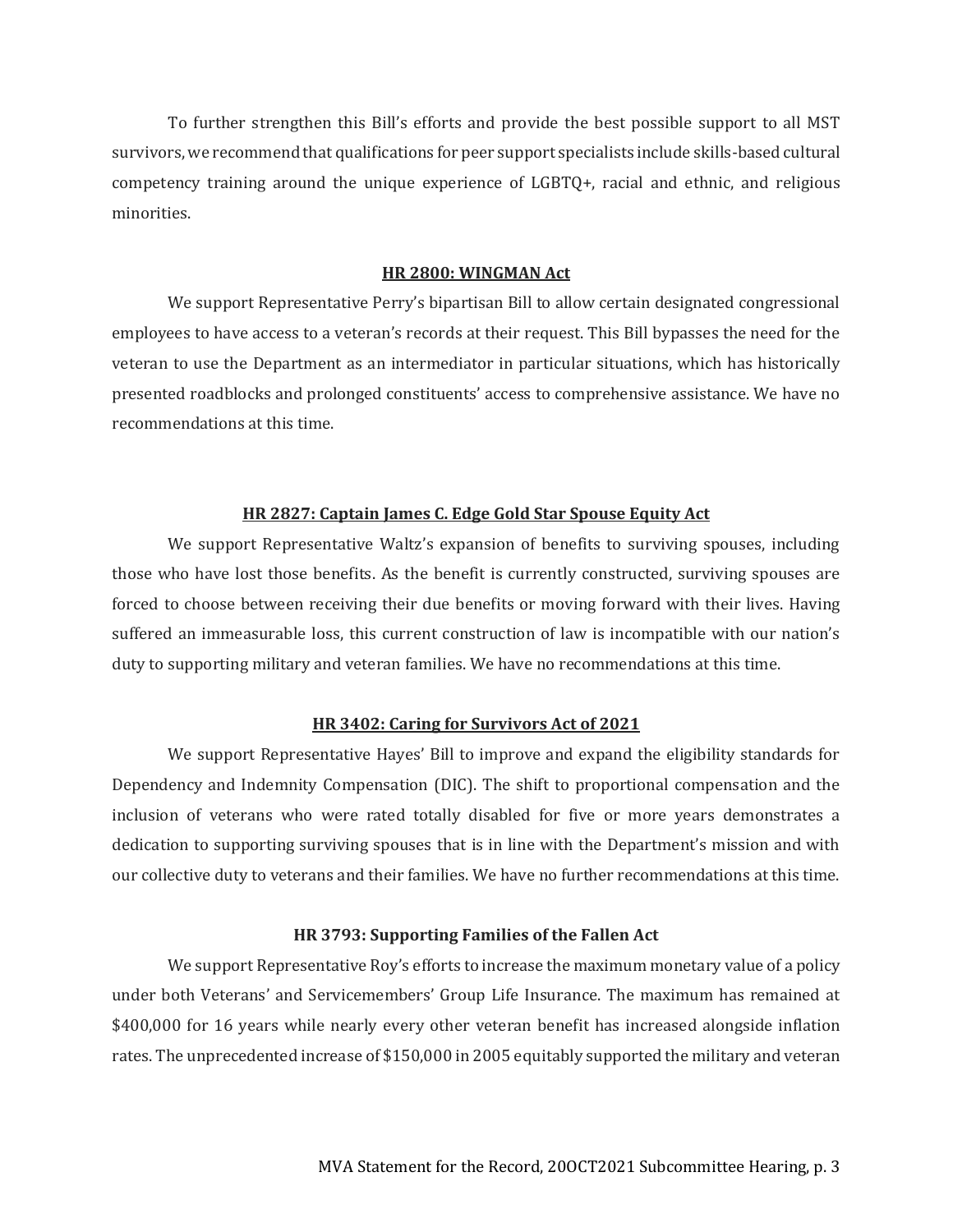communities, but its stagnation since then has been a disservice. We have no recommendations at this time.

## **HR 4191, Gold Star Spouses Non-Monetary Benefits Act**

We are supportive of Representative Stefanik's Bill and have no further comments or recommendations at this time.

## **HR 4601, Commitment to Veteran Support and Outreach Act**

We appreciate Representative Levin's efforts through this Bill and are proud to support it. As this Committee knows, Veterans' benefits are vastly underutilized by qualifying veterans, with only 15-47% accessing their earned programs.<sup>5</sup>

We would recommend that the required state plans to meet the unique needs of diverse populations be amended to explicitly state members of the LGBTQ community and rural veterans. These veteran communities have been historically overlooked by the Department. Significant efforts have been taken by the Department and this Committee to repair those ensuing community harms over the past several years. By explicitly identifying these sub-populations within the verbiage of the legislation, those efforts will be further emboldened, and he Department and States will receive necessary guidance for comprehensive inclusion.

## **HR 4633, to amend title 38, United States Code, to improve the repayment by the Secretary of Veterans Affairs of benefits misused by a fiduciary**

We appreciate Representative Connolly's efforts and are happy to support this piece of legislation. We have no further comments to provide, though would recommend the incorporation of language proposed in Representative Trone's Draft Bill (Restoring Benefits to Defrauded Veterans Act).

## **HR 4772, Mark O'Brien VA Clothing Allowance Improvement Act**

We appreciate Representative Levin's intention in reducing the burden on our nation's disabled veteran community through this piece of legislation. We are proud to support and have no further comments or recommendations at this time.

<sup>&</sup>lt;sup>5</sup> The percentage range reflected above is inclusive of major veterans benefits, including education, medical, housing loan, etc. *See* [www.va.gov/vetdata/docs/Quickfacts/Stats\\_at\\_a\\_glance \\_12\\_31\\_20.PDF.](http://www.va.gov/vetdata/docs/Quickfacts/Stats_at_a_glance%20_12_31_20.PDF)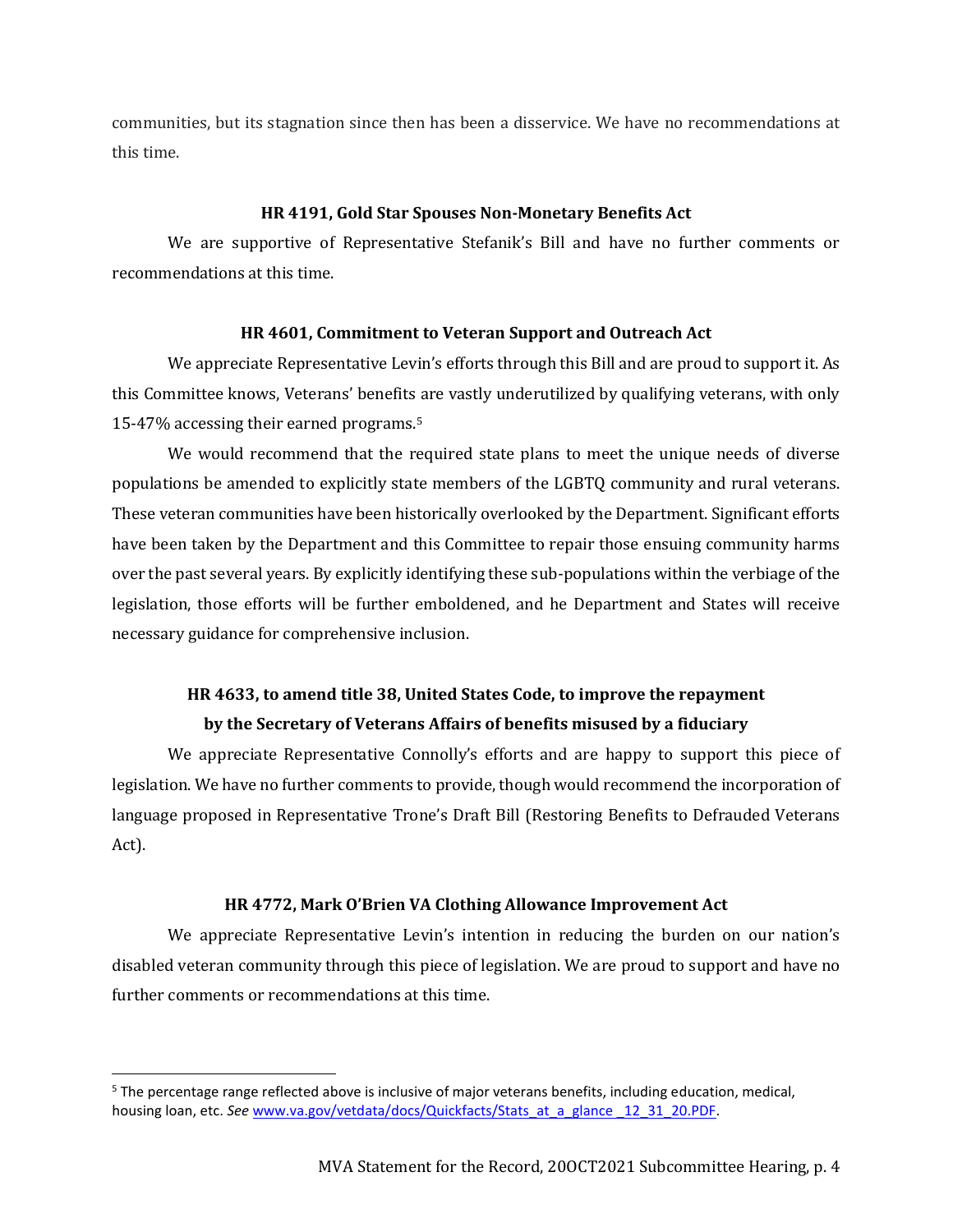#### **Restoring Benefits to Defrauded Veterans Act (Discussion Draft)**

As mentioned above, we are appreciative of Representative Trone's adjustments provided through this Bill. We urge that the language of HR 4633 be amended to include the Representative's considerations. If such an amendment is not made, however, we recommend swift passage of this piece of legislation.

# **Legislation to amend title 38, United States Code, to improve the manner in which Board of Veterans' Appeals conducts hearings regarding claims involving military sexual trauma and to direct the Secretary of Veterans Affairs to improve the language and practices of the Department of Veterans Affairs with respect to such claims (Discussion Draft)**

We applaud Representative Mrvan for his tireless dedication to our sexual trauma survivor communities. We urge immediate consideration and swift passage of this discussion draft.

We would also like to highlight the disparate coping mechanisms that may manifest when an individual is managing the impact of military sexual trauma in their life. Historically, aggravating factors like illicit drug and alcohol abuse, failure to report for duty, and other socially abnormal behaviors have been cause for a reduced discharge characterization or have otherwise been identified on a veteran's discharge paperwork through the narrative reasonings for discharge or separation program designator (SPD) codes. The Boards and the Department are presented with an opportunity to rebuild a program framework meant to support our nation's most marginalized and underserved. We would urge for comprehensive considerations to ensure the full advantages of this restructuring are taken.

#### **Justice for ALS Veterans of 2021 Act (Discussion Draft)**

We would like to reiterate our support Representative Slotkin's discussion draft and have no further recommendations or comments to provide at this time.

## **Legislation to improve coordination between the Veterans Health Administration and the Veterans Benefits Administration with respect to claims for compensation arising from military sexual trauma, and for other purposes (Discussion Draft)**

We support Chairwoman Luria's discussion draft and have no further comments or recommendations for consideration at this time.